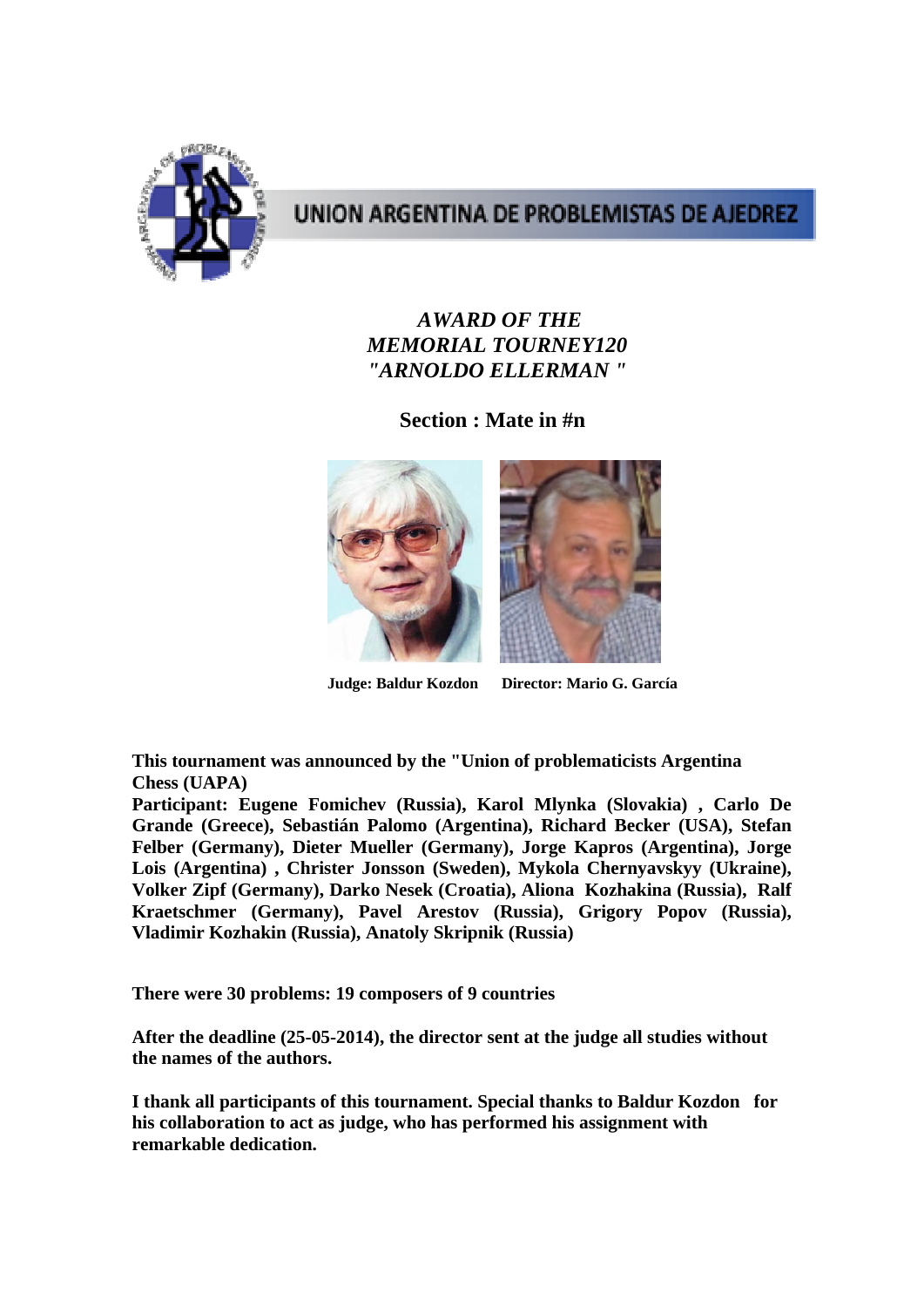#### **JUDGE'S REPORT**

**First I have to thank Mario Guido García for asking me to judge in two sections** 

**of this tournament on the occasion to celebrate the 120th anniversary of famous composer Arnoldo Ellerman.** 

**The tournament included a considerable number of significant problems.** 

**My compliments to all participants, especially to the prizewinners!** 

**A: Section #4 to #6 To this section has been delivered 20 problems, including eight miniatures. (The names of the composers were taken away from all the diagrams.)** 

## **AWARD**

## **Section #4 a #6**



**Nº 8 - Stefan Felber ( Germany) 1.Rh8!** 

**1...Bxb4 2.Rxd8+ Kxd8 3.Rh8+ Bf8 4.Rxf8#** 

**1...dxc6 2.R3h7 cxb5 3.h4 Bxb4 4.Qh3#** *3... Rb7 4.axb7# 3.. .Nh2 4.Qc1# 3.. f2 4.Qc6#* 

**The idea of this splendid problem is to make the white forces on the h-line effectively mobile. Rh5 clears the way for Rh3, Rh3 for PhZ, and Ph2 for Qhl. In addition the black army is forced to make the c-file**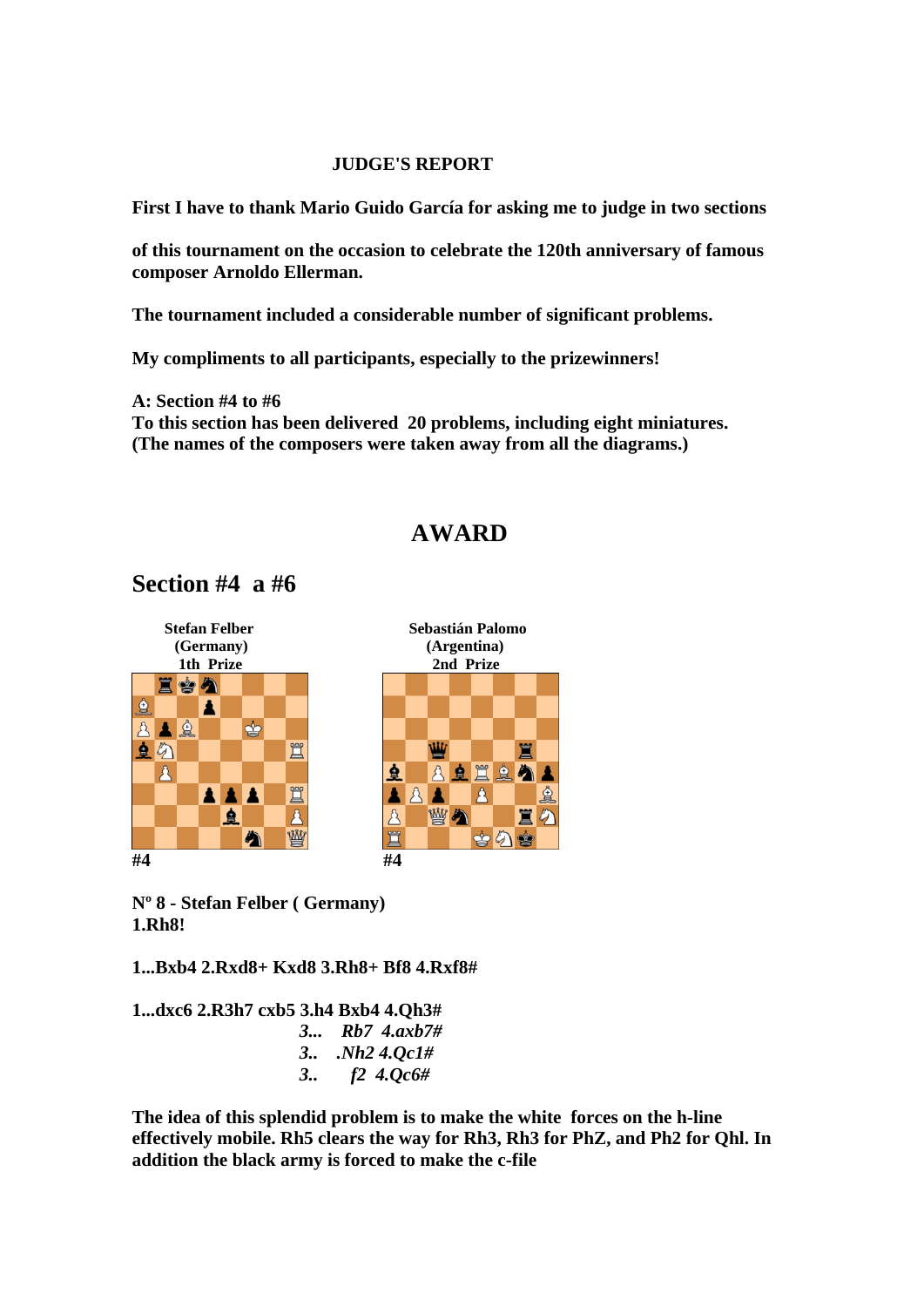**Nº 6- Sebastián Palomo (Argentina)** 

**1.0–0–0!** 

**1…Nxb3+ 2.Kb1 Rxc2 3.Ng3+ Kxh2 4.Rh1# (**3...Kf2 4.Rf1#) 2...Rd2 3.Nxd2+ Kf2 4.Nxb3#; 2...Nf2 3.Nf3+ Kh1 4.Ng3#; 2...Nd2+ 3.Nxd2+ Kf2 4.Nb3#

**1...Kf2 2.Rxd2+ Kg1 3.Nf3+ Kh1 4.Bxg2#** *2...cxd2+ 3.Qxd2+ Kg1 4.Qxg2#*

**1...Nxh2 2.Nxh2+ Kf2 3.Rf1+ Ke2 4.exd4#** 

**1...Bxe3 2.Nxe3+ Kf2 3.Nexg4+ R5xg4 4.Rf1#**

**This problem does not look like elegant, however I appreciate it because of its highly ambitious and ingenious conception. The rather heavy construction is necessary.** 



**Nº1 - Eugene Fomichev (Russia)** 

**1.Ng4! Nce3+! Kd4 3.Qf5! dc6 4.Nc2#** 

**1…Rxc6 2.Nb4+! Kd4 3.Qd3+ Kc5 4.Na6# 1…d5 2.Na3+! Kd4 3.Qc2! – 4.Nb5#** 

**A well-built piece of work showing three Siers-batteries. The defending draws 1. d5 and Rxc6 create distant blocks,and the following play is complaisant. 1.Sg4! All that does not make one spectacle, but it is solid and enjoyable.**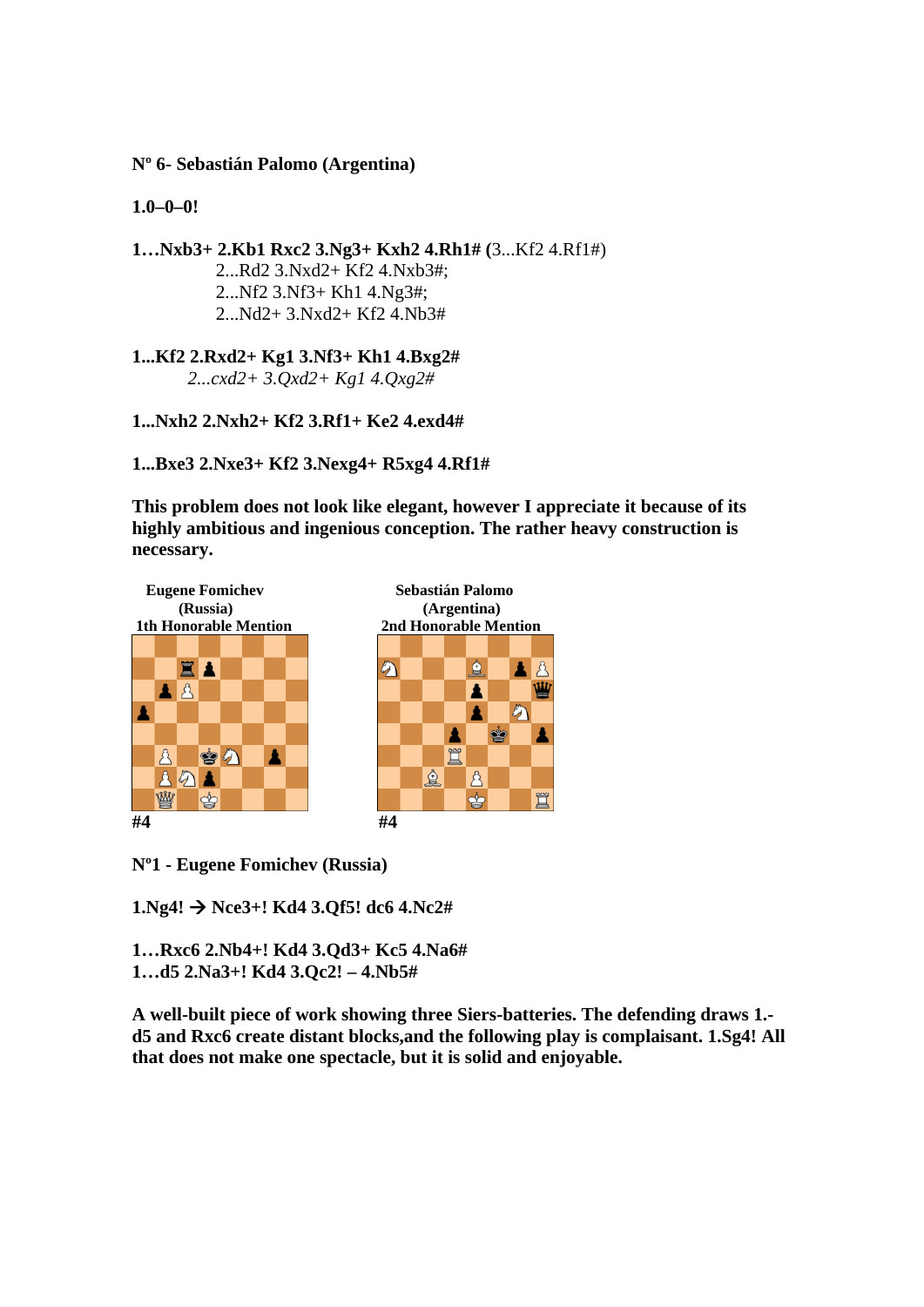**Nº 16- Sebastián Palomo (Argentina** 

 $1. e4! \rightarrow 0 - 0 + (\#2)$ 

**1...dxe3 2.0–0 Kg3 3.Re3 Kg4 4.Bd1# 2... Kg4 3.Bd1 e2 4.Bxe2#**   *3...Kg3 4.Rxe3#*  **1...Qxg5 2.Rf1 Kxe4 3.Re3 Kd5 4.Bb3#** *3.. .Kxe3 4.Bxg5#*  **1...Qh5 2.h8Q Qe2 3.Ke2 h3 4.Qh4***#***; 2... Qxg5 3.Rf1 Ke4 4.Qa8#**   *3...Kg4 4.Bd1#*  **1...Qf6 2.h8Q Kg5 3.Qh4 Kg6 4.Qh5#** 

**A problem that performs the "Valladäo-Task" rather artistic and impressive. (The only little blemish is the off-side position of the Na7.)** 



**No 18- Vladimir Kozhakin ( Russia)** 

**1.Qa2! 1… g2 2.Qxg2 e2 3.Qf2 e1Q 4.Nh3# 1...fxg4 2.fxg4 g2/e2 3.Qxg/e2 g2/e2 4.Qf3# 2...Kxg4 3.Qe6Kf4 4.Qf5#** *3. . .Kh4 4.Qh3#* 

**A piece of work, not very ambitious, but with noteworthy variety and an impressive changing between set play and real** 

**Nº 7- Richard Becker (USA) 1.Re1+!**  1.b4? Ra2! 2.b5 Rb1 3.b6 Ra2 4.b7 Cf6 (Ne7)] **1...Ka2 2.Re2+ (**2.Rc2? Cf6 3.Te6 Ra3 4.Txf6 Rb4) **2...Kb1 3.Re6** zz **3...Nh6**  (Nf6, Ne7) [3...Ra2 4.Rc2 Ra3 5.Te4 ~ 6.Ra4#]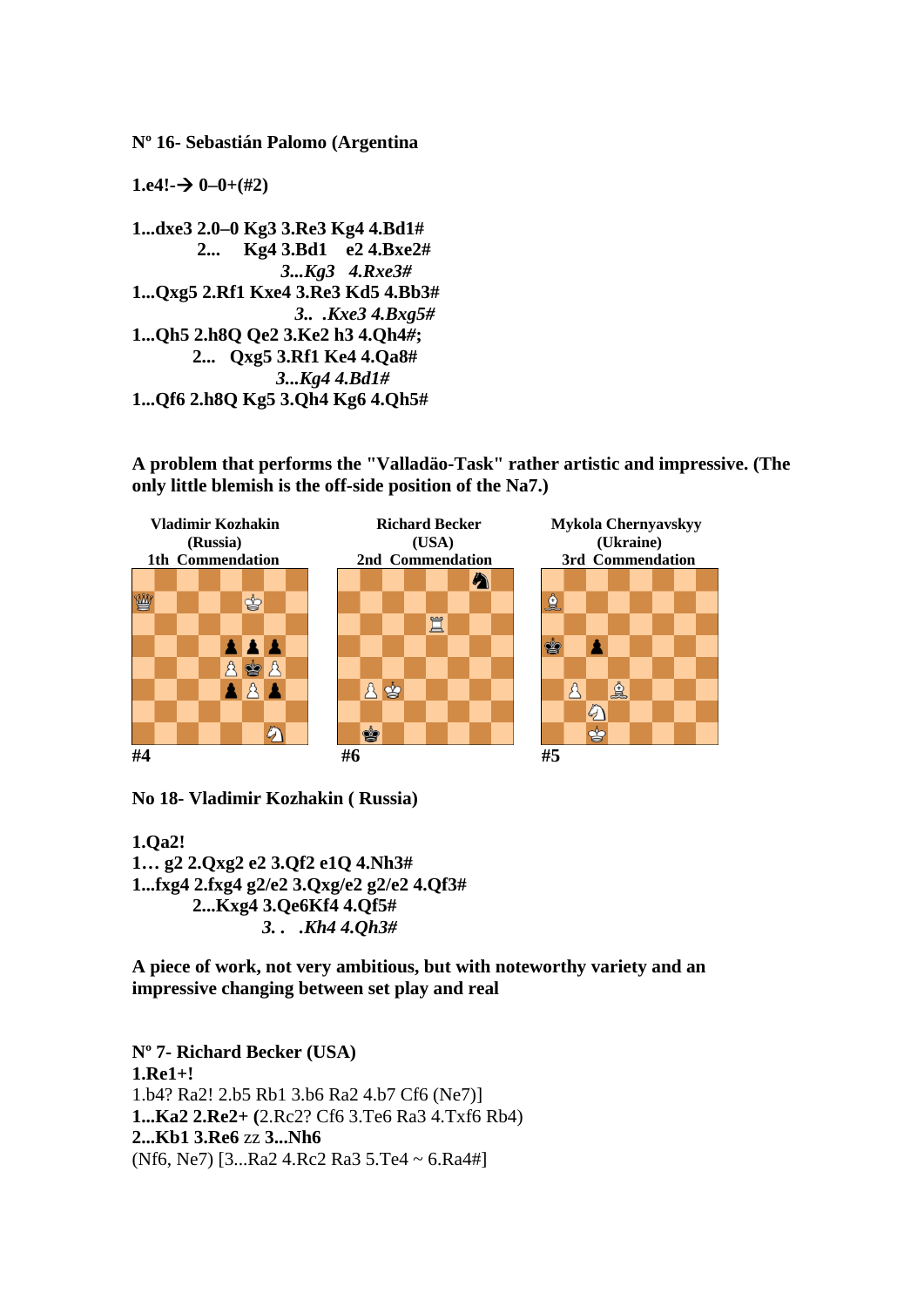**4.Rxh6 Ka1**  4...Ka2 5.Rh1 Ka3 6.Ra1# **5.Kc2 Ka2 6.Ra6#**

**A pretty miniature, realizing the idea of 'White to play" extremely economic** 

**Nº 13-Mykola Chernyavskyy ( Ukraine)** 

**1. Ne3!** ~ 2. Kb2 c4 3. Bc4 Kb4 4. Nd5+ Ka5 5. Bb6#

**1. ... Kb4 2. Kb2 c4 3. Nxc4 Kb5 4. Ne5+ Ka5/b4 5. Nc6#** 

**1. ... c4 2. Bxc4 Kb4 3. Bb6 ~ 4. Nc2+ Kc3 5. Bd4/a5#** 

 **3… Ka3 4. Nc2+ Ka2 5. b4#** 

**Another well-built miniature with a good key and charming play**.



**Nº 17- Aliona Kozhakina (Russia)** 

**1.Qg6!**  Try: 1.Qf5? d3! 2.Qf6 g4 3.Qg7 d4! 4.Qg5+ d5 5.Qe7#

**1...d3 2.Qg7 d4 3.Qxg5 d5 4.Qe7# 1...c3 2.Qb1 Kc4 3.fxg5 c5 4.Qb5#**   *3...d3* **/Kc5** *4.Qb4#* 

*With reduced white material, two phases that culminating with the queen mates in three different boxes. Recommended to those initiated into the composition and resolution of problems*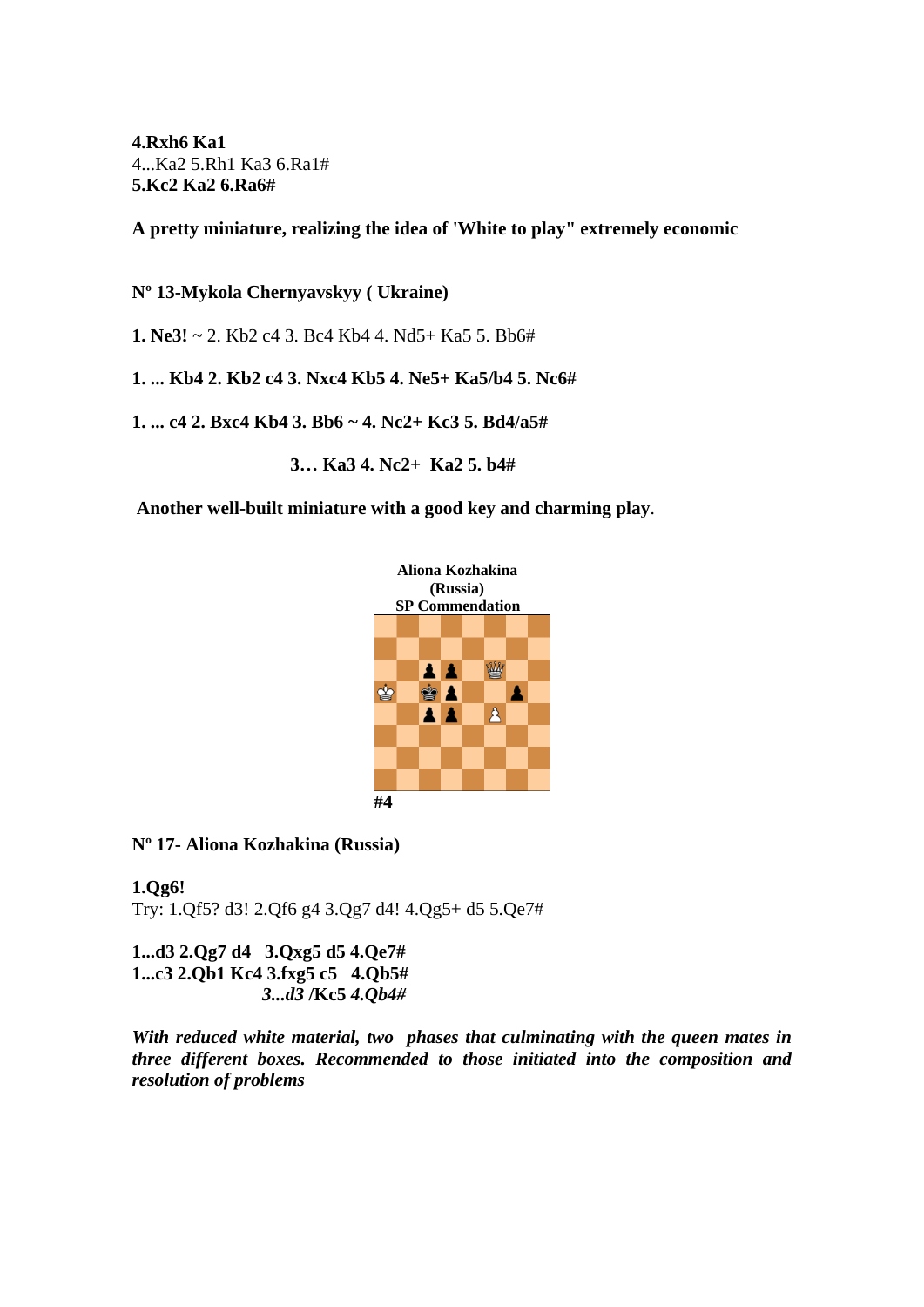#### **Section #7 and more moves**

**In this section I had to judge only 10 problems, including four miniatures. One of the miniatures (Kd2ll(al,#7) I had to exclude, because it was defect.** 



**Nº 5- Richard Becker (USA)** 

**1.Ke6 Na6 2.Kf7 Nb8 3.Ke7** zz **3...Kg7**  3...Na6 4.Kf8 Nb8 5.Rd4 Kh8 *(5...Nc6 6.Rd7+ Kh8 7.Rd6)* 6.Rd8 Nd7+ 7.Kf7+

**4.Rg4+ Kh8 5.Rg6 Kh7 6.Ke8 Kh8 7.Kf7 Kh7 8.Rd6** Z **8...Nd7 9.Rxd7 Kh8 10.Kg6 Kg8 11.Rd8#** 

**This problem demonstrates an ingenious method to capture the black defender (Sb8). White must loose one tempo. After 3.Ke7 the duty to draw is on the black side. An impressive "White toplay"-miniature!** 

**Nº8- Grigory Popov ( Russia)** 

**1. Nf2+ Kf4 2. Nh3+ Ke4 3. Ng5+ Kf4 4. Ne6+ Ke4 5. a7 Nb6** (5. … e6(??)) **6. Nc5+ Kf4 7. Nd3+ Ke4 -** RUNDLAUF N **8. Ke2 Na4 9. Nf2+ Kf4 10. Rf3#** ; 5. ... Nc3 6. a8Q d3 7. Qb7 g6 8. Qb2 d2+ 9. Q:d2 d4 10. Qg2#

**A 'pendulum-problem" with "Rundlauf', performed by the white knight. A clever arrangement, economical realized**